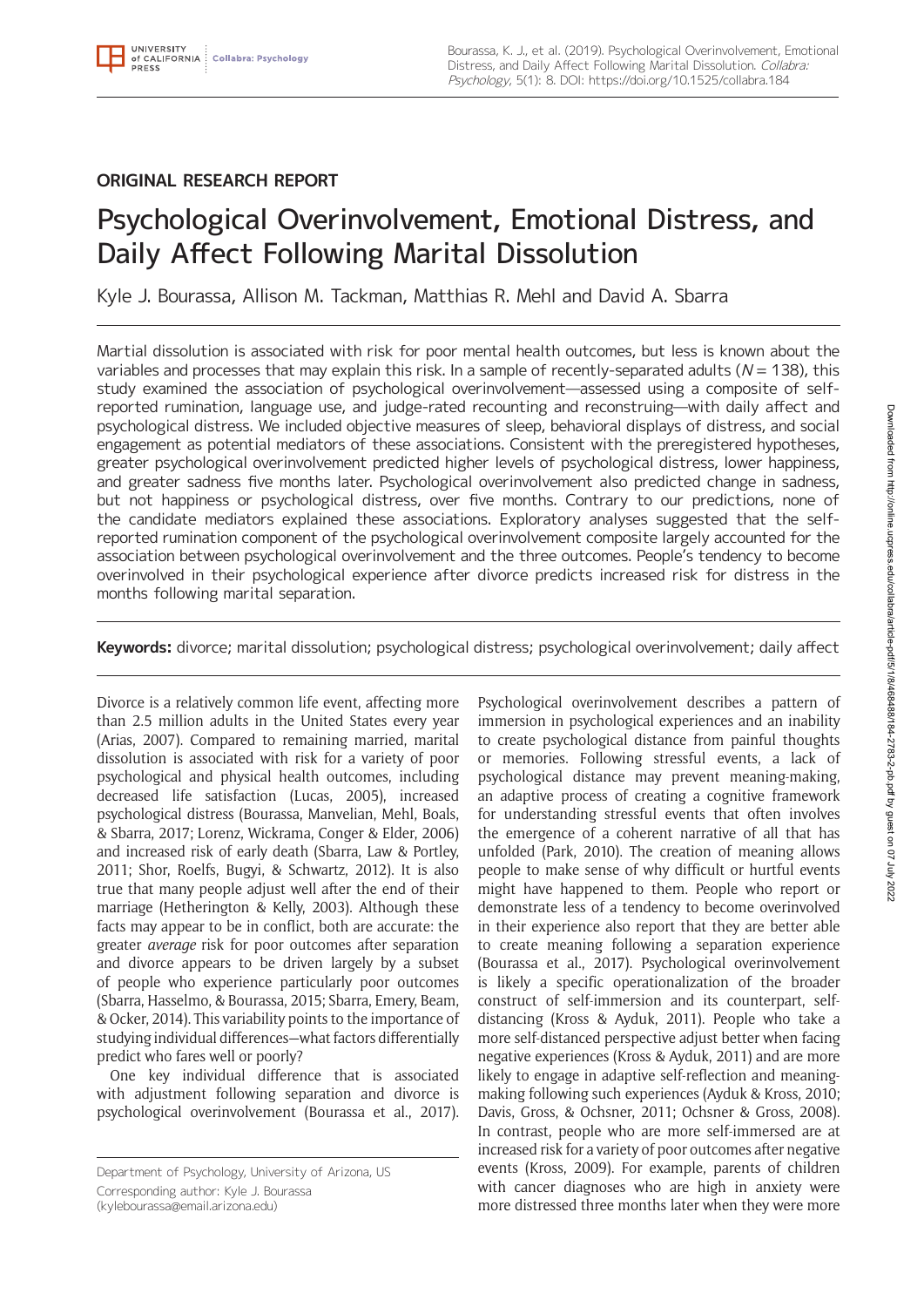enmeshed in their experience (as operationalized by selfreported immersion in an imagery-related task) and less able to self-distance from their child's treatments (Penner et al., 2016). Taken together, these findings suggest that psychological overinvolvement, as an index of selfdistance/immersion, may be a key individual difference for determining who fares well or poorly after a separation or divorce.

Notably, psychological overinvolvement can be assessed in a variety of ways. For example, Bourassa and colleagues (2017) used a composite of self-reported rumination, a measure of language use during separation recall, and coder ratings of people's description of their separation experience to assess psychological overinvolvement. Measuring psychological overinvolvement using a multimethod approach reduces shared method variance between predictors and outcomes and is an especially valuable approach in longitudinal correlational studies that lack a focused experimental manipulation. It is equally important that the variables used to assess the construct are appropriate. The current study leveraged the composite created by Bourassa and colleagues (2017) to include the same measures of self-reported rumination and verbal immediacy. The self-focused nature of rumination (Nolen-Hoeksema, 1991) matches well with the core conceptualization of overinvolvement as an inability to create psychological distance from painful thoughts or memories. Similarly, verbal immediacy assesses linguistic entrenchment in a subjective experience through language use (Cohn, Mehl, & Pennebaker, 2004), which, for people who are highly overinvolved, may capture the difficulty of reviewing experiences from a distanced perspective. In addition, the current study used a more direct measure of overinvolvement—judge-rated recounting/reconstruing (Kross and Ayduk, 2011). This measure was designed specifically to assess patterns of self-reflection that may be differentially adaptive (reconstruing—i.e., re-examining their separation from a distanced perspective) versus maladaptive (recounting—i.e., re-experiencing the separation with psychological closure). The coding for these measures was derived from prior studies on selfdistancing that find that low reconstruing and high recounting are maladaptive patterns of overinvolvement (Kross & Ayduk, 2011). To the extent that overinvolvement is associated with separation-related distress, the multimethod assessment of the construct (as proposed here) can bolster confidence in the strength of the association, rather than relying on a single method alone (e.g., selfreport) to assess the predictor and outcome.

Although psychological overinvolvement predicts self-reported psychological distress following marital dissolution (Bourassa et al., 2017), potentially by inhibiting the creation of a narrative of the separation experience, prior work in this area is limited by virtue of its broad measurement of self-report psychological outcomes. Such assessments tend to substantially invoke participants' semantic representations of their experiences, which can result in biased responding, such as in the direction of culturally bound normative beliefs about feelings or behavior rather than their actual lived experiences

(Conner & Barrett, 2012). Ambulatory or daily measures of self-report, in comparison, tend to more directly access participants' episodic representations of their experiences and can thereby help provide, as additional outcome measures, more narrow "read-outs" of how people actually felt and behaved at a specific time and in a specific context. This then, in turn, should be a closer reflection of people's lived daily psychological experiences. Although broad selfreport measures are useful in assessing people's wellbeing and distress, more frequent and narrow assessments of daily adjustment after marital dissolution may better capture the lived experience of daily psychological wellbeing or distress. In the present report, we include measures of both broad (i.e., a composite of psychological wellbeing measures) and more narrowly assessed (i.e., daily affect) outcomes, thus assessing a more complete constellation of the adaptation to divorce.

# **What Might Explain Poorer Adjustment to Separation and Divorce?**

If a tendency toward psychological overinvolvement places people at risk for outcomes when relationships end, what mediating processes or mechanisms might explain this association (cf. Kazdin, 2007)? Here we consider three plausible mediating processes: social engagement, behavioral manifestations of distress, and sleep disturbances. Separated and divorcing adults' social environments change significantly following marital separation. Social network losses that people experience after separation are not replaced, even years later (Terhell, Broese van Groenou, & van Tilburg, 2004), likely due to changes in their patterns of social interaction following the marital separation. Individual differences in psychological overinvolvement could impact people's willingness to engage with their social networks; highly overinvolved people might self-isolate in an attempt to work through their experience. Changes in people's engagement with their social networks are particularly important following marital dissolution, as they can impact people's health and are linked to their psychological distress (Hasselmo et al., 2018). Examining divorced adults' social engagement could provide specific evidence of the type of behavior, such as social isolation or the type of conversations people are engaged in, which might be related to poorer adjustment following marital dissolution.

In addition, behavioral manifestations of distress—such as laughing, crying, or talking about an ex—may act as markers of people's adjustment that help connect people's psychological characteristics to later outcomes. Highly overinvolved people might express their enmeshment with their separation experience through expressions of affect that act as a proxy for their internal psychological states. These expressions of affect might then provide evidence of people's functioning beyond self-report. For example, the rumination inherent in overinvolvement may be expressed through greater levels of observed negative affect, including crying, or lower levels of positive affect, such as laughing. These behavioral proxies may serve as critical links between the individual difference of psychological overinvolvement and later self-reported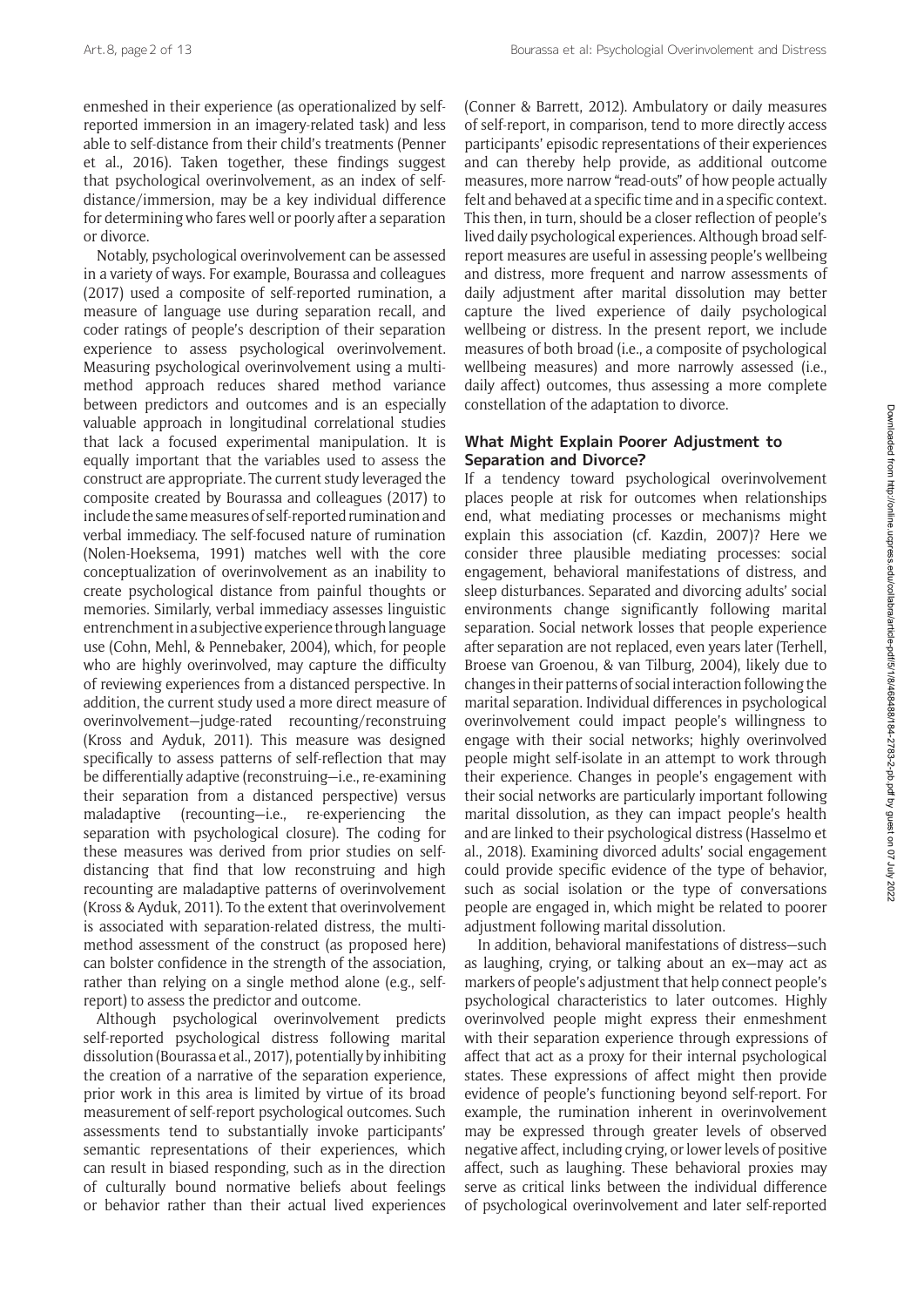distress. In this way, behavioral manifestations of distress could serve as ecologically valid, methodologically distinct mediators of the total effects of interest.

Sleep is a health behavior that might also help explain why psychological overinvolvement predicts poorer outcomes following marital dissolution. Following the end of marriage, it is possible that changes in people's living situation, sleeping location, or routines could impact sleep behavior. For example, for someone who has been sharing a bed with their partner for years, it is possible their sleep quantity and/or quality might change when they no longer are sharing their bed. Similarly, people high in trait rumination—which is likely a behavior that characterizes people that are highly psychologically overinvolved—have poorer sleep quality following stressful life events (Guastella & Moulds, 2007). Sleep quantity and quality can be objectively measured in several ways, including how much a person sleeps (i.e., total sleep time), how often they wake up (i.e., number of awakenings), and the amount of time they spend asleep while trying to sleep (i.e., sleep efficiency). Lower sleep efficiency and shorter sleep times are associated with a variety of poor psychological outcomes, including increased rates of depression and anxiety (Alvaro, Roberts, & Harris, 2013; Taylor, Lichstein, Durrence, Reidel, & Bush, 2005), as well as people's mood and social interactions (Totterdell, Reynolds, Parkinson, & Briner, 1994). If people are highly psychologically overinvolved, it is possible that their sleep behavior would suffer as a result, which would in turn impact their psychological adjustment following marital dissolution.

# **Present Study**

The present study represents a preregistered effort to replicate and extend prior findings on the role of psychological overinvolvement in predicting adjustment following separation/divorce (Bourassa et al., 2017). This prior study relied on a broad suite of self-reported outcomes, and we sought to replicate these effects in a new sample. In addition, this current study included daily measures of affect in an attempt to examine whether these associations might extend to more frequent (i.e., narrow) assessments of wellbeing. Finally, we were also interested in examining whether people's sleep disturbances or diminished social engagement might explain the association of psychological overinvolvement and adjustment after marital dissolution. To explore these questions, we used a sample of recently-separated adults  $(N = 138)$  assessed during five visits across five months. The preregistered analysis plan and hypotheses for this investigation were submitted to the Open Science Framework (OSF) on 9/1/2017 and can be viewed at <https://osf.io/te6uj/> along with the study data. As noted in the analysis plan, we hypothesized that greater psychological overinvolvement would predict higher absolute levels of self-reported psychological distress and sadness five months later, as well as lower happiness five months later. We also hypothesized that greater psychological overinvolvement would predict decreases in psychological distress and sadness, as well as less increases in happiness, over the course of the study period. Finally, we hypothesized that a variety of objectively-measured candidate sleep and behavioral variables would mediate these associations. Specifically, we predicted that lower sleep efficiency, less total sleep time, and more awakenings in the night would mediate the association of greater psychological overinvolvement and the outcomes of interest. Similarly, we hypothesized that more time spent alone, less time spent in substantive conversations, less time laughing, more time crying, and more time talking about their ex-partner would mediate the association of greater psychological overinvolvement and the outcomes of interest. We used these objective measures of these sleep and behavior to limit the shared method variance in the predictors and the outcomes.

# **Method**

### **Participants**

The current study used participants who participated in the Divorce, Sleep, and (Social) Environment (DSE) Study conducted at the University of Arizona, which included 140 total participants assessed across 5 study visits over 5 months. One hundred twenty-two participants completed the study, whereas the remaining 18 participants completed some portion of the study. Of these participants, 2 did not complete any of the relevant study occasions and were excluded from our analyses as a result. Data collection began in 2012 and continued until 2015, when the study exceeded the 120 participant sample specified in the original project design. The University of Arizona IRB approved of the study design and procedures, and all participants gave informed consent to participation in the study. All participants reported experiencing a marital separation or divorce within the previous five months at the beginning of the study and were provided monetary compensation for their participation. The average age of the sample was 43 years old, with ages ranging from 21 to 65, and was majority female (70.1%). The sample was 63.2% Caucasian, 21.3% Hispanic, 5% African American, and the remaining racial/ethnic categories were below 5%. The median annual income for the sample was between \$25,000 and \$35,000. Sixty one percent of the sample had children with their former partner. The participants who did not complete the study did not significantly differ from the participants that did in terms of their gender (Cohen's *d* = –0.23), time since separation ( $d = -0.19$ ), or income ( $d = -0.38$ ), nor their psychological overinvolvement (*d* = 0.15), psychological distress ( $d = 0.21$ ), sadness ( $d = -0.03$ ), and happiness  $(d = -0.29)$  at the first study occasion, but they were significantly younger  $(d = -0.52)$  and were married for a significantly shorter period of time  $(d = -0.99)$ . All 138 participants with data (whether they completed the study or not) were included in all of our analyses, as described below in the Data Analysis section of the Methods.

# **Procedure**

Participants were recruited from the local Tucson area using a variety of online, print, and video media. Participants were then screened for relevant inclusionary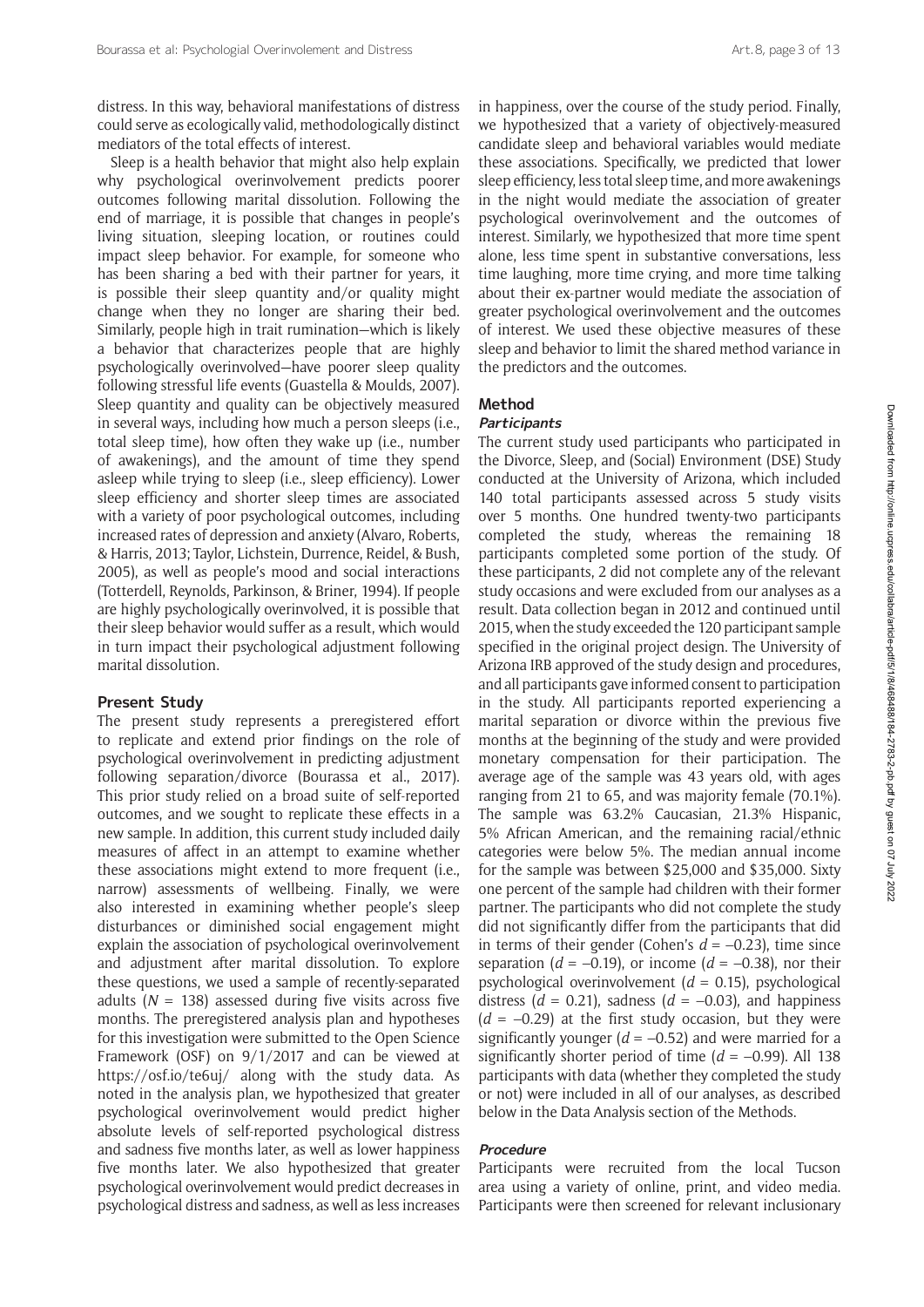and exclusionary criteria and eligible participants were then enrolled in the study for five visits over five months. The general study procedure varied between the odd (1, 3, and 5 month visits; T1, T3, and T5) and even numbered visits (2 and 4 month visits; T2 and T4). On odd month visits, participants were mailed a packet of self-report measures that they completed prior to their visit. On the date of their visit, research assistants conducted their study visit either in a lab area at the University of Arizona or in the participant's home. During study visits, the research assistants collected the self-report measures, provided the participants with the Electronically Activated Recorder (EAR; Mehl, Pennebaker, Crow, Dabbs, & Price, 2001) and Actiwatch 2, and had the participants complete a 4-minute stream of consciousness (SOC) recording. For the SOC recording, participants were instructed to complete a mood induction, during which participants were asked to create a detailed image of their former partner's face or of the two of them doing something together for 30 seconds. They were then provided a digital recorder and instructed to speak continuously for four minutes about their strongest thoughts and feelings regarding their marital separation/divorce experience.

After the visit, the participants then wore the EAR device during the day for the following three days (Friday afternoon to Sunday night). During these three days, the participants also wore an Actiwatch 2 while sleeping and completed a sleep diary immediately before going to bed and after waking up. Participants continued to wear the Actiwatch 2 and complete the sleep diary for four additional consecutive days beyond the first three days. After a week, research assistants collected the participants' materials. The visits at months two and four (T2 and T4) differed in that no lab or home visit was required. Instead, participants were mailed the sleep diary and packet of selfreport measures, which upon completion were mailed to the lab or collected by the research assistants.

# **Measures**

**Demographic and Relationship Characteristic Covariates.** A variety of demographic and relationship characteristic variables were collected via self-report at T1. Participants' age in years, gender, time since separation in months, income, and length of marriage in years were used as covariates in the current study.

**Psychological Overinvolvement.** Psychological overinvolvement was assessed using an arithmetic mean of self-reported rumination, verbal immediacy, and judgerated recounting/reconstruing. This measure conceptually replicated a previous investigation of psychological overinvolvement that used multiple methods (selfreport, language use, and independent coding) to assess overinvolvement (Bourassa et al., 2017). Identical to the previous investigation, we used the same self-report scale and language use composite, however, the judge-rating coding system was a different, but a conceptually similar, method of coding participants' data. The composite of these three items did not evidence strong internal reliability ( $\alpha$  = 0.34), in contrast to the internal reliability in previous samples (e.g.,  $\alpha$  = 0.70; Bourassa et al., 2017).

*Self-reported Rumination.* The Rumination Response Scale (RRS; Nolen-Hoeksema, 1991) was used to assess rumination at T1. The RRS is composed of 22 items measuring people's tendency to engage in perseveration about one's mood. Items include "I think 'What am I doing to deserve this?'" and "I analyze my personality to try to understand why I am depressed", and are evaluated by a 4-point Likert Scale ranging from 1 (*almost never*) to 4 (*almost always*). The measure evidenced good internal reliability ( $\alpha$  = 0.93).

*Verbal Immediacy.* Research assistants transcribed the verbal SOC recordings from T1. These transcriptions were analyzed using the Linguistic Inquiry Word Count (LIWC: Pennebaker, Booth, & Francis, 2015), which gives the percentage of words that fall into over 80 word categories. Verbal immediacy, more specifically, is a factor-analytically derived composite of five LIWC word categories (Pennebaker & King, 1999), including firstperson singular pronouns (e.g., I, me, my), discrepancy words (e.g., should, would, could), and present focus words, and inverse scores for articles (e.g., a, an, the), and words with more than six letters. These categories are standardized using z-scoring and averaged to create a final verbal immediacy scale. Conceptually, verbal immediacy is characterized by present-moment attention, where participants tend to use more experiential language and feel more entrenched in their subjective feelings (Cohn et al., 2004). Immediacy has been used in a variety of studies to assess psychological enmeshment when reflecting on experiences (Borelli & Sbarra, 2011; Lee et al., 2011). The internal reliability at T1 was adequate ( $\alpha$  = .64).

*Judge-rated Recounting and Reconstruing.* Six independent coders judged (Whatton, 2017) and scored the level to which the participant experienced their emotions and separation experience, rather than reconstruing it during the SOC recordings from T1 (Whatton, 2018). The coding system was constructed based on the studies comparing recounting and reconstruing memories (Kross & Ayduk, 2008). After listening to the SOC recordings from each participant, judges were asked to rate the degree of recounting or reconstruing based on a five-point scale ranging from 1 (*strongly disagree*) to 5 (*strongly agree*). Two groups of three coders each triple coded 50% of the SOC recording. The mean two-way random interclass correlations for the global recounting and reconstruing ratings were  $r = 0.68$  and 0.47, respectively. The two scores were standardized using z-scoring, the reconstruing variable was reversed coded to account for the directionality of the measures, and the two scales were averaged to create the final judge-rated recounting/reconstruing variable.

**Sleep Behaviors.** Total Sleep Time, Sleep Efficiency, and Awakenings were measured by having participants wear an Actiwatch 2 for seven consecutive nights while sleeping at T1 and T3. The Actiwatch 2 is an activity monitor that records body movement and is worn on a person's nondominant wrist while they are asleep. For each night that the Actiwatch was worn, the participants' data was scored by trained research assistants using Philips Respironics Actiware software (version 6.0.7). Sleep intervals were assessed using a combination of participant markers and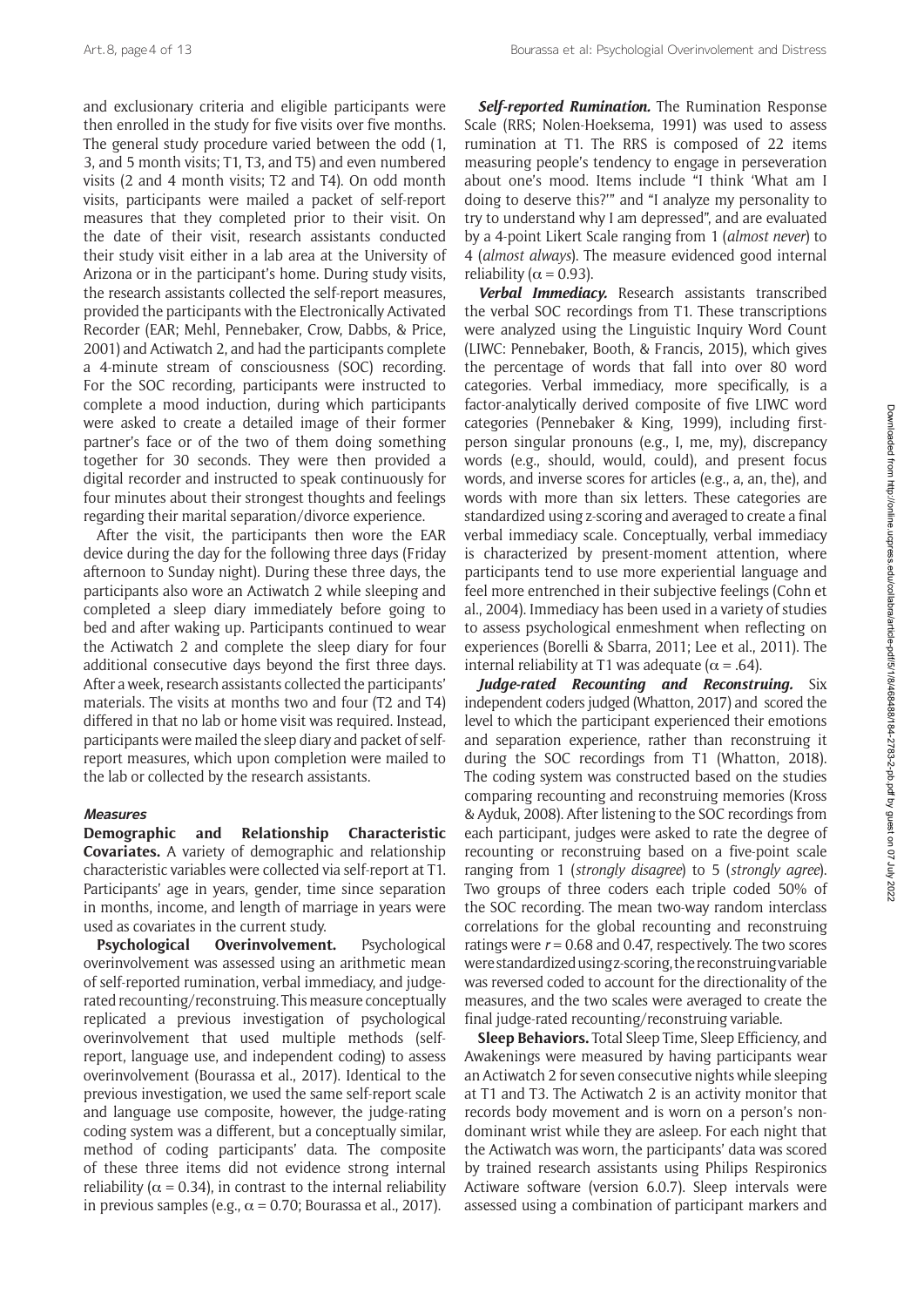sleep diary data, consistent with the recommendations by Ancoli-Israel et al., (2015). The actigraphy data was scored using an epoch length of 1 minute with 5 1-min epochs used to calculate sleep onset and awakening, as well as a medium wake threshold at a value of 40. Total Sleep Time was calculated by subtracting Wake After Sleep Onset (the time in minutes when participants were awake during the sleep period) from the Sleep Period (the time in minutes between when participants fell asleep and their final awakening). Sleep efficiency, which refers to the percentage of time asleep while trying to sleep, was calculated by dividing Total Sleep Time by the Rest Period (the time in minutes between when participants tried to fall asleep at night and when they got out of bed in the morning), and multiplying the result by 100. Awakenings was calculated as the number of times a participant woke up after sleep onset. For each measurement occasion, we then calculated the average value for each of the three sleep variables only if participants had at least three of the seven nights of data.

**Daily Behaviors.** Various aspects of participants' daily life were assessed using the Electronically Activated Recorder (EAR; Mehl et al., 2001). The EAR is an observational, real-time, ecological data capture method that consists of an audio sampling app installed on an iPod Touch device. The device is minimally obtrusive to participants and those around them, and compliance rates are generally high (Mehl & Holleran, 2007; Manson & Robbins, 2017). For the current study, the app recorded 30 seconds of ambient sound every 12 minutes while participants went about their days, therefore capturing between 5–10% of the participants' waking hours. Participants wore the EAR from approximately 6:00pm on Friday to 11:59pm on Sunday, with programmed six-hour black-out periods on Friday and Saturday nights during sleep. At the completion of the study, participants had the opportunity to review their sound files and delete any that they did not want the researchers to hear (for more information on participant and bystander privacy protection, see Mehl, 2017; Robbins, 2017). Trained research assistants coded each sound file for the presence of a variety of behaviors using a modified version of the Social Environment Coding of Sound Inventory (SECSI; Mehl & Pennebaker, 2003). Each sound file was given a binary code (behavior present versus absent) within each behavioral coding category. These raw codes were converted into a relative frequency variable indicating the number of waking EAR sound files in which a coding category applied (e.g., the percentage of time over the course of the weekend during which the participant was engaged in the target behavior). The behaviors used in the current study included time spent alone, in substantive conversations, laughing, crying, and talking about their ex-partner or the separation at T1 and T3. The coding system with detailed explanations of each behavior can be found on the OSF EAR Repository at <https://osf.io/4yb97/>. The intraclass correlations (ICC[1;2]) were satisfactory for all behaviors and ranged from .78 to .94 at T1 and .52 to .92 at T3.

**Psychological Distress.** Psychological distress was assessed using an arithmetic mean of four self-report measures combined into a single composite of distress at both T1 and T5. Prior to computing the mean, the four measures were rescaled with a linear transformation to Percent of Maximum Possible (POMP) scores, giving them a theoretical range from 0 to 100 (Cohen, Cohen, Aiken, & West, 1999). The POMP means were 30.8 points at T1 and 20.7 points at T5.

*Loss of Self and Rediscovery of Self Scale.* The Loss of Self and Rediscovery of Self Scale (LOSROS; Lewandowski & Bizzoco, 2007) was used to assess the degree to which participants report losing their sense of self and rediscovering their sense of self after a romantic separation. The LOSROS includes both the Loss of Self Scale and the Rediscovery of Self Scale—which is reverse coded—and combines these two 6-item scales into a single overall scale. Items are assessed on a 7-point Likertscale ranging from 1 (*not at all*) to 7 (*a great deal*) with higher scores representing great loss of self. The LOSROS evidenced strong internal reliability ( $\alpha$  = .90 and .93 for the T1 and T5 respectively).

*Impact of Events Scale – Revised.* The Impact of Events Scale – Revised (IES-R; Weiss, 2007) assessed the degree to which people were experiencing ongoing emotional intrusion and somatic hyperarousal related to a specific stressful event. The scale has 22 questions using a 5-point Likert-scale ranging from 0 (*not at all*) to 4 (*extremely*). The total IES-R had high internal consistency at T1 and T5  $(\alpha s = .94, .95).$ 

*Beck Depression Inventory.* The Beck Depression Inventory II (BDI; Beck, Steer, & Carbin, 1988) assessed participants' self-reported psychological and somatic symptoms of major depressive episodes. Higher scores on this inventory reflected endorsement of more depressive symptoms and emotional disturbance. Internal consistencies of the BDI-II were high at T1 and T5  $(\alpha s = .91, .93)$ .

*Inventory of Complicated Grief.* The Inventory of Complicated Grief (ICG; Prigerson et al., 1995) assessed participants' self-reported grief associated with the loss of the marriage. Higher scores on this inventory represented greater symptoms of complicated grief associated with an inability to move past the loss. The total ICG had high internal consistency at T1 and T5 ( $\alpha$ s = .94, .93).

**Daily Affect.** Mean daily self-report ratings from the sleep diary at the end of day for both happiness and sadness were assessed at each visit. Both happiness and sadness were assessed using the average of participants' responses to a single-item daily ratings (e.g., "How happy were you today?") on a 5-point scale averaged across the week (7 days of assessment) at both T1 and T5. The scale ranged from 1 (*not at all*) to 5 (*extremely*).

# **Data Analysis Plan**

In the current study, we specified structural equation models (SEMs) to assess the association of psychological overinvolvement and psychological distress five months later. To test the primary preregistered hypotheses of interest, we first included the main effect of T1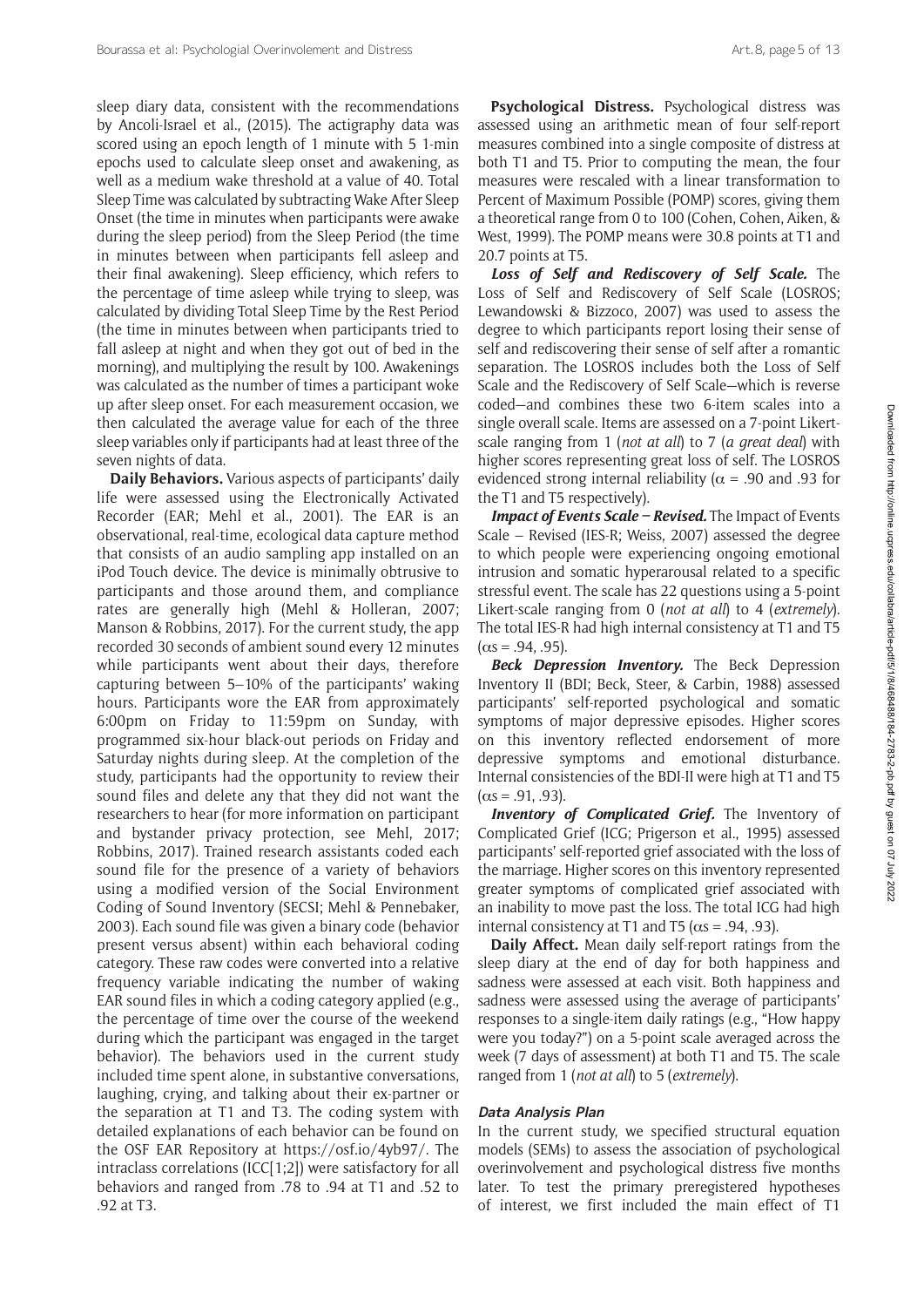psychological overinvolvement predicting psychological distress levels at T5. We then included T1 psychological distress predicting T5 psychological distress to examine whether T1 psychological overinvolvement predicted change in distress from T1 to T5. We next constructed two similar sets of models, but with daily self-reported happiness and sadness levels as the outcome variables in each model, respectively. This approach resulted in six independent models, two for each outcome with one predicting the level of the outcome, the other predicting the change in the outcome from T1 to T5. We next specified mediation models using the objectively-measured candidate mediator variables at T3—sleep efficiency, total sleep time, awakenings in the night, time spent alone, time spent in substantive conversations, time spent laughing, time spent crying, and amount of time spent talking about their ex-partner—within independent models predicting both level and change in the three outcomes of interest. All models also included our pre-specified covariates of interest—age in years, gender, time since separation in months, income, and length of marriage in years predicting the outcomes of interest. We also ran all models without covariates and note where the substantive results differ when including covariates or not in the text. Finally, once we analyzed our preregistered hypotheses, we also conducted additional analyses examining the association between the outcomes of interest and the individual variables making up the psychological overinvolvement composite to provide exploratory evidence regarding which variables were accounting for the most variance in our outcomes of interest.

We conducted all analyses in Mplus version 7.2 (Muthén & Muthén, 2012) using robust maximum likelihood (ML) estimation and simultaneous regression. All of our models were fully saturated, and as a result we do not report fit statistics. Estimates included standardized regression weights to allow for comparison between differently scaled predictors. The values represent the amount of a SD change in the outcome variable predicted by a 1 SD change in the predictor. The standardized values are calculated using the formula β = *b*\**SD*(x)/*SD*(y) for continuous predictors, and β = *b*/*SD*(y) for dichotomous variables, which is described in further detail in Muthén & Muthén (2012). We used full information maximum likelihood (FIML) estimation for all missing data.

# **Results**

**Table 1** displays the descriptive statistics and correlation matrix of the variables used in the study.

# **Analyses of Preregistered Hypotheses**

We first examined the association between psychological overinvolvement at T1 and the relevant outcomes of interest: psychological distress, happiness, and sadness. Greater psychological overinvolvement predicted greater psychological distress levels at T5,  $\beta$  = 0.54, 95% CI [0.50, 0.68], *p* < .001; however, psychological overinvolvement did not predict change in psychological distress from T1 to T5, β = 0.11, 95% CI [–0.14, 0.34], *p* = .349. Similarly, psychological overinvolvement predicted lower self-

reported daily happiness levels at T5,  $β = -0.35$ , 95% CI [–0.52, –0.18], *p* < .001, but did not predict change in happiness from T1 to T5,  $\beta$  = -0.08, 95% CI [-0.24, 0.08], *p* = .310. Finally, psychological overinvolvement predicted greater self-reported daily sadness levels at T5,  $\beta = 0.51$ , 95% CI [0.38, 0.64], *p* < .001, as well as change in sadness from T1 to T5, β = 0.34, 95% CI [0.17, 0.51], *p* < .001. **Table 2** includes the full results of these model.

We next examined the mediation models using our objectively-measured candidate mediator variables. We found no evidence for significant (i.e., non-zero) indirect effects from psychological overinvolvement to the three outcomes through *any* of the eight candidate mediators. The majority of the direct effects between psychological overinvolvement and the mediators, as well as the mediators and the three outcomes of interest were nonsignificant. There was, however, one notable direct effect to report. Psychological overinvolvement predicted change in sleep efficiency from T1 to T3,  $\beta = -0.13$ , 95% CI  $[-0.26, -0.00]$ ,  $p = .044$ , but not sleep efficiency level at T3, β = –0.15, [–0.31, 0.01], *p* = .070. The association between overinvolvement and T3 sleep efficiency was attenuated when including sleep efficiency at T1 as a predictor. Despite the fact that this association was preregistered, these effects should be considered with caution due to the large number of direct associations tested in the mediation models.

#### **Exploratory Analyses**

Given the findings observed when conducting the preregistered analyses, we explored a series of additional models to contextualize the results. First, we examined the covariation of psychological overinvolvement and psychological distress at T1 in our models examining change in the outcomes of interest. Greater psychological overinvolvement was significantly associated with greater psychological distress, *r* = 0.67, 95% CI [0.57, 0.77],  $p < .001$ , lower self-reported daily happiness,  $r = -0.49$ , 95% CI [–0.53, –0.35], *p* < .001, and higher self-reported daily sadness, *r* = 0.25, 95% CI [0.16, 0.34], *p* < .001, at T1. The high levels of covariation among the predictors, particularly among psychological overinvolvement and psychological distress, may have impacted the results by attenuating the predictive strength of psychological overinvolvement. Notably, psychological overinvolvement predicted change in daily sadness, which was half or less the strength of the other correlations and these substantive results replicated when all three measures of overinvolvement were included in a single model.

Next, we decomposed the psychological overinvolvement composite by running three separate models with each of the components of the psychological overinvolvement composite predicting our outcomes of interest independently. Psychological distress level at T5 was significantly predicted by rumination,  $\beta = 0.57$ , 95% CI [–0.60, –0.44], *p* < .001, but not observed recounting/reconstruing,  $\beta = 0.08$ , 95% CI [-0.10, 0.25]. *p* = .317, or verbal immediacy, β = 0.10, 95% CI [–0.03, 0.23],  $p = 0.125$ . Similarly, daily reported happiness level at T5 was significantly predicted by rumination,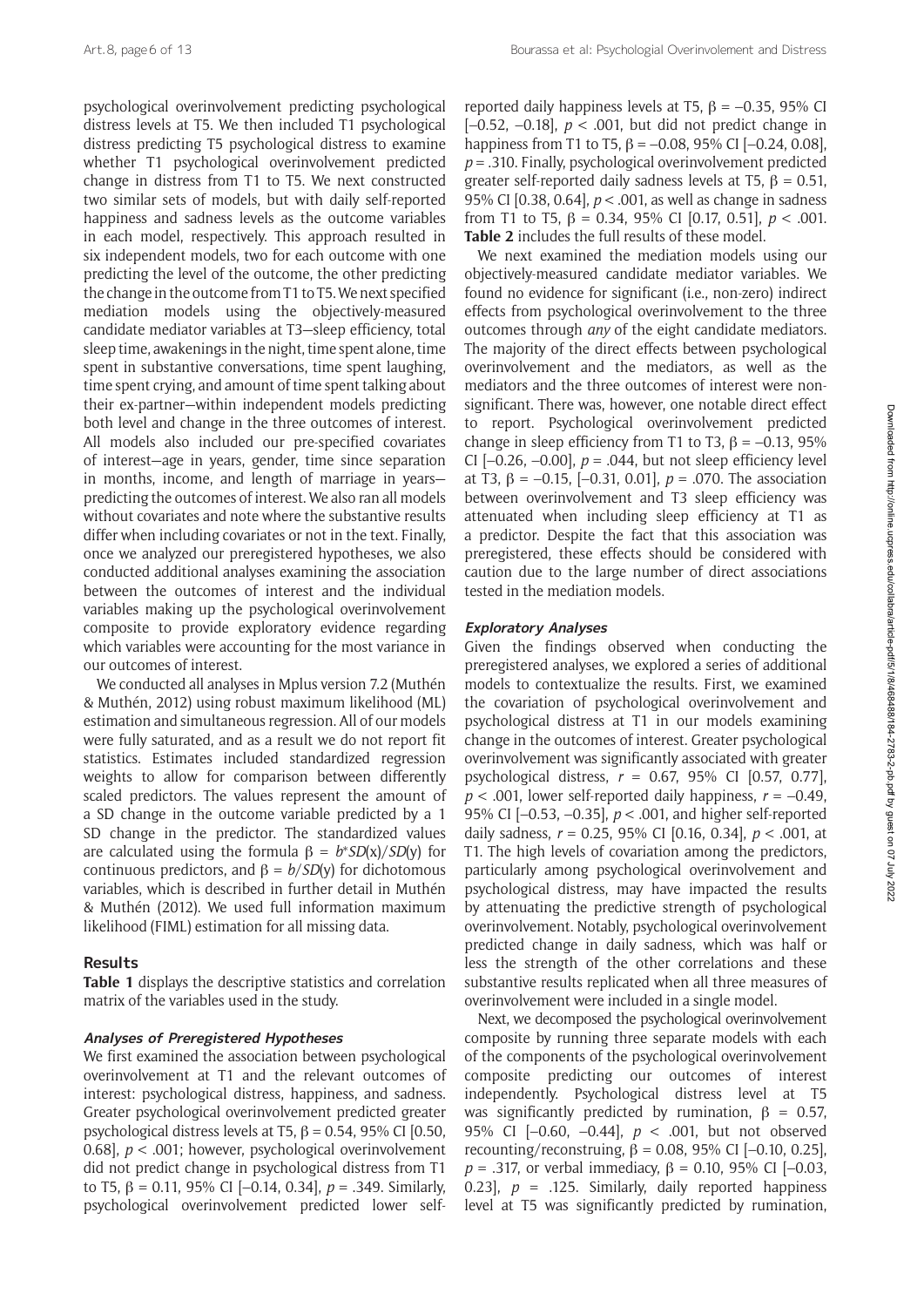|                                      |          | 2        | 3                        | 4        | 5        | $\bullet$ | N       | $\infty$ | ٥       |         |          | 12      | 13       | 14       | 15   |
|--------------------------------------|----------|----------|--------------------------|----------|----------|-----------|---------|----------|---------|---------|----------|---------|----------|----------|------|
| T1 Psychological overinvolvement (1) | 1.00     |          |                          |          |          |           |         |          |         |         |          |         |          |          |      |
| T1 Psychological distress (2)        | $0.67*$  | 1.00     |                          |          |          |           |         |          |         |         |          |         |          |          |      |
| T1 Sadness (3)                       | $0.54*$  | $0.52*$  | 00                       |          |          |           |         |          |         |         |          |         |          |          |      |
| T1 Happiness (4)                     | $-0.48*$ | $-0.55*$ | $50^*$<br>$\overline{P}$ | 1.00     |          |           |         |          |         |         |          |         |          |          |      |
| T3 Sleep Efficiency (5)              | $-0.21*$ | $-0.15$  | 05<br>i                  | 0.03     | 1.00     |           |         |          |         |         |          |         |          |          |      |
| T3 Awakenings (6)                    | $-0.06$  | $-0.06$  | 09<br>i                  | 0.01     | $-0.21*$ | 1.00      |         |          |         |         |          |         |          |          |      |
| T3 Total sleep time (7)              | $-0.05$  | $-0.15$  | $-0.02$                  | $-0.06$  | $0.58*$  | $0.27*$   | 1.00    |          |         |         |          |         |          |          |      |
| T3 Time spent alone (8)              | 0.06     | $0.23*$  | 0.11                     | $-0.21*$ | $-0.05$  | $-0.14$   | 0.06    | 1.00     |         |         |          |         |          |          |      |
| T3 Substantive conversation (9)      | $-0.07$  | $-0.15$  | $-0.05$                  | 0.14     | $0.23*$  | 0.03      | 0.09    | $-0.59*$ | 1.00    |         |          |         |          |          |      |
| T3 Conversation about ex (10)        | 0.04     | 0.14     | 0.06<br>$\circ$          | $-0.02$  | 0.04     | 0.02      | 0.01    | $-0.11$  | $0.21*$ | 1.00    |          |         |          |          |      |
| T3 Laughing (11)                     | $-0.13$  | $-0.22*$ | 09<br>$\overline{P}$     | $0.28*$  | 0.05     | $0.27*$   | 0.14    | $-0.49*$ | $0.32*$ | 0.08    | 1.00     |         |          |          |      |
| T3 Crying (12)                       | $-0.03$  | 0.06     | 0.16                     | $-0.06$  | 0.09     | $-0.21*$  | $-0.00$ | $-0.04$  | $-0.10$ | 0.10    | $-0.04$  | 1.00    |          |          |      |
| T5 Psychological distress (13)       | $0.50*$  | $0.70*$  | $0.52*$                  | $-0.51*$ | $-0.10$  | $-0.06$   | $-0.15$ | $0.21*$  | $-0.14$ | $-0.03$ | $-0.25*$ | 0.08    | 1.00     |          |      |
| T5 Sadness (14)                      | $0.44*$  | $0.38*$  | $47*$                    | $-0.41*$ | $-0.03$  | $-0.17$   | $-0.10$ | 0.14     | $-0.08$ | $-0.11$ | $-0.15$  | 0.16    | $0.62*$  | 1.00     |      |
| T5 Happiness (15)                    | $-0.32*$ | $-0.42*$ | $-0.36*$                 | $0.57*$  | 0.11     | $-0.02$   | 0.07    | $-0.21*$ | 0.11    | 0.04    | $0.18*$  | $-0.07$ | $-0.64*$ | $-0.62*$ | 1.00 |
| Mean                                 | 0.00     | 3.09     | 2.15                     | 3.08     | 82       | 0.02      | 3.70    | 58.33    | 15.86   | 0.69    | 5.91     | 0.03    | 2.09     | 1.88     | 3.21 |
| <b>GS</b>                            | 0.60     | 1.58     | 0.76                     | 0.75     | 0.09     | 0.08      | 0.65    | 24.15    | 11.44   | 1.22    | 4.92     | 0.15    | 1.53     | 0.76     | 0.78 |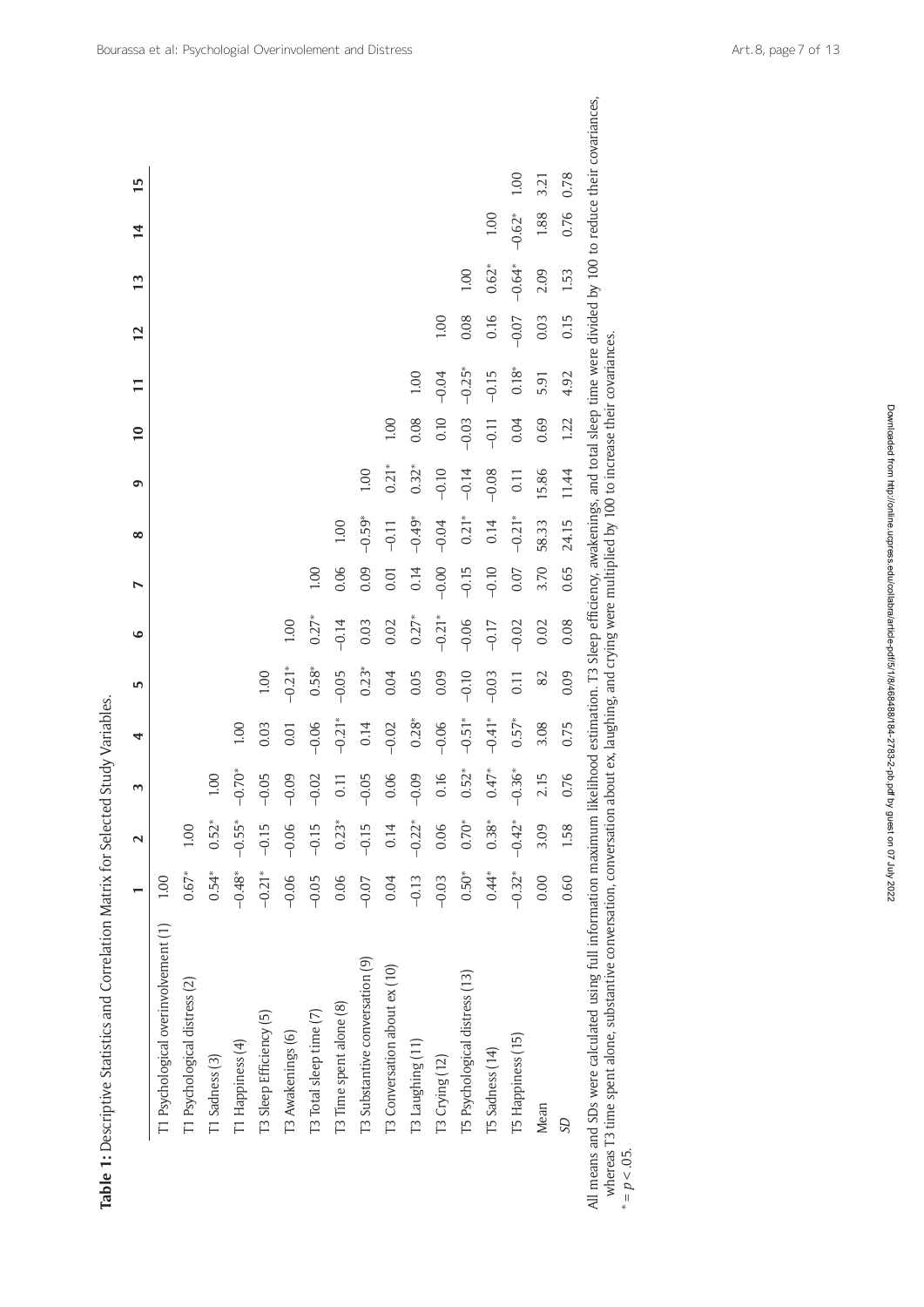# **Table 2:** Model Results for the Preregistered Hypotheses.

| Outcome: Psychological distress at T5 | $\beta$   | 95% CI           | $\boldsymbol{B}$ | $\beta$  | 95% CI           | B         |
|---------------------------------------|-----------|------------------|------------------|----------|------------------|-----------|
| T1 Psychological overinvolvement      | $0.54**$  | [0.41, 0.67]     | 13.84**          | 0.10     | $[-0.12, 0.33]$  | 2.73      |
| Age                                   | $0.18*$   | [0.00, 0.35]     | $0.25*$          | 0.07     | $[-0.09, 0.22]$  | 0.10      |
| Gender                                | $-0.24**$ | $[-0.37, -0.11]$ | $8.09**$         | $-0.11$  | $[-0.24, 0.01]$  | $-3.83$   |
| Relationship length                   | $-0.07$   | $[-0.29, 0.15]$  | $-0.98$          | 0.05     | $[-0.14, 0.23]$  | 0.67      |
| Time since separation                 | $0.13*$   | [0.01, 0.26]     | $0.98*$          | 0.13     | [0.02, 0.24]     | $0.97*$   |
| Income                                | 0.04      | $[-0.11, 0.18]$  | 0.22             | 0.00     | $[-0.15, 0.15]$  | 0.00      |
| T1 Psychological distress             |           |                  |                  | $0.61**$ | [0.42, 0.80]     | $0.59**$  |
| <b>Outcome: Sadness at T5</b>         | β         | 95% CI           | $\boldsymbol{B}$ | β        | 95% CI           | $\pmb{B}$ |
| T1 Psychological overinvolvement      | $0.51**$  | [0.38, 0.65]     | $0.66***$        | $0.34**$ | [0.17, 0.51]     | $0.43**$  |
| Age                                   | 0.07      | $[-0.15, 0.28]$  | 0.05             | 0.08     | $[-0.12, 0.28]$  | 0.06      |
| Gender                                | $-0.13$   | $[-0.28, 0.02]$  | $-0.22$          | $-0.10$  | $[-0.25, 0.05]$  | $-0.17$   |
| Relationship length                   | 0.10      | $[-0.14, 0.33]$  | 0.07             | 0.10     | $[-0.13, 0.32]$  | 0.07      |
| Time since separation                 | 0.04      | $[-0.13, 0.20]$  | 0.01             | 0.04     | $[-0.10, 0.18]$  | 0.02      |
| Income                                | 0.15      | $[-0.08, 0.32]$  | 0.04             | 0.13     | $[-0.04, 0.29]$  | 0.04      |
| T1 Sadness                            |           |                  |                  | $0.29**$ | [0.10, 0.49]     | $0.29**$  |
| <b>Outcome: Happiness at T5</b>       | $\beta$   | 95% CI           | B                | β        | 95% CI           | B         |
| T1 Psychological overinvolvement      | $-0.35**$ | $[-0.51, -0.18]$ | $-0.46**$        | $-0.08$  | $[-0.24, 0.08]$  | $-0.11$   |
| Age                                   | $-0.19$   | $[-0.42, 0.05]$  | $-0.14$          | $-0.22*$ | $[-0.42, -0.01]$ | $-0.16*$  |
| Gender                                | 0.23      | [0.06, 0.40]     | $0.40*$          | $0.15*$  | [0.00, 0.29]     | $0.25*$   |
| Relationship length                   | 0.06      | $[-0.19, 0.30]$  | 0.04             | 0.10     | $[-0.12, 0.31]$  | 0.07      |
| Time since separation                 | $-0.05$   | $[-0.25, 0.14]$  | $-0.02$          | $-0.05$  | $[-0.21, 0.11]$  | $-0.02$   |
| Income                                | $-0.05$   | $[-0.26, 0.17]$  | $-0.01$          | $-0.03$  | $[-0.20, 0.15]$  | $-0.01$   |
| T1 Happiness                          |           |                  |                  | $0.51**$ | [0.31, 0.66]     | $0.54**$  |

*Note:* 95% CI = 95% confidence interval. The first column contains the models result predicting level of the outcome, whereas the second column contains the model results predicting change in the outcome. \* *p* < .05. \*\* *p* < .01.

β = –0.39, 95% CI [–0.58, –0.20], *p* < .001, but not observed recounting/reconstruing,  $β = -0.00$ , 95% CI [–0.18, 0.17], *p* = .317, or verbal immediacy, β = –0.09, 95% CI [–0.23, 0.06], *p* = .189. Daily reported sadness level at T5 was also significantly predicted by rumination, β = 0.52, 95% CI [0.36, 0.68], *p* < .001, but not observed recounting/reconstruing, β = 0.11, 95% CI [–0.05, 0.27], *p* = .155, or verbal immediacy, β = 0.08, 95% CI [–0.05, 0.21],  $p = 0.224$ . This results suggest that rumination was primarily responsible for the psychological overinvolvement composite predicting the participants' outcome levels at T5, rather than observed recounting/reconstruing or verbal immediacy.

In our next analyses, rumination predicted change in the psychological distress composite from T1 to T5, β = 0.57, 95% CI [–0.60, –0.44], *p* < .001, but observed recounting/reconstruing,  $\beta = -0.03$ , 95% CI [-0.20, 0.14],  $p = .766$ , and verbal immediacy,  $β = -0.01$ , 95% CI  $[-0.14, 0.12]$ ,  $p = .91$ , did not. Similarly, rumination predicted change in daily reported sadness from T1 to T5, β = 0.39, 95% CI [0.20, 0.58], *p* < .001, but not judgerated recounting/reconstruing,  $\beta = 0.11$ , [-0.04, 0.26], *p* = .137, or verbal immediacy, β = 0.04, 95% CI [–0.11, 0.17],  $p = 0.533$ . None of the three variables making up the psychological overinvolvement composite predicted change in daily reported happiness from T1 to T5. This pattern of results suggest that the majority of the variance in the outcomes were explained by rumination, rather than observed recounting/reconstruing or verbal immediacy. Notably, using rumination at T1 in place of psychological distress at T1 in our mediation models did not result in substantively different results than those reported for the full overinvolvement composite.

# **Discussion**

The current study replicated and extended prior research linking psychological overinvolvement and psychological adjustment among adults who recently experienced marital dissolution ( $N = 138$ ). Psychological overinvolvement, characterized by a pattern of immersion in difficult psychological experiences, predicts increased subjective distress following the end of marriage (Bourassa et al., 2017). In a series of preregistered analyses, we observed that psychological overinvolvement—assessed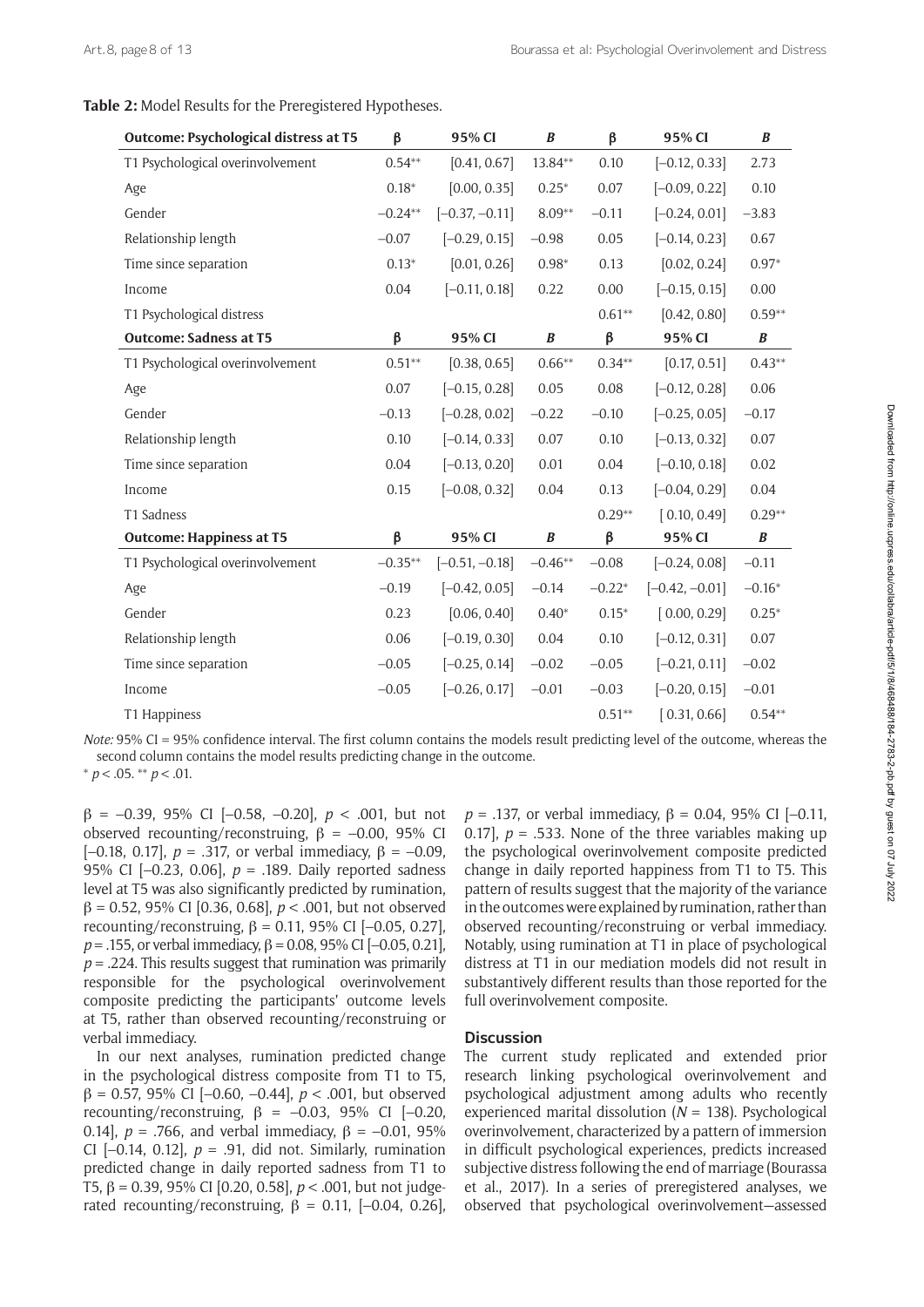using self-report, judge-rated coding, and language use predicted psychological distress five months after entering the study. The association between overinvolvement and distress in this study, β = 0.54, [0.50, 0.68], *p* < .001, were larger than the standardized results reported by Bourassa and colleagues (2017), β = 0.35 [0.04, 0.66], *p* = .020, and the estimate was more precise. We extended prior work by also investigating the association of overinvolvement with daily reports of participants' happiness and sadness. As predicted, participants with greater psychological overinvolvement reported less daily happiness and more daily sadness levels five months later, suggesting that beyond broad subjective outcomes, psychological overinvolvement is associated with more frequent daily ratings of affect after a separation experience. The size of these effects were medium to large, with the three predictors explaining an additional 25.7%, 10.7%, and 23.5% of variance in participants' distress, happiness, and sadness, respectively. Overinvolvement was associated with psychological distress above and beyond the variance accounted for by our competing predictors, including participants' age, gender, income, relationship length prior to the separation, and time since the separation.

We also sought to extend the prior analyses from Bourassa and colleagues (2017) and the models described by studying *changes in* the outcomes of interest. As predicted, greater psychological overinvolvement significantly predicted slower decrease in daily reported sadness over five months, accounting for an additional 5.6% of the variance when accounting for sadness and relevant covariates at the study's start. The overinvolvement composite did not, however, predict change in overall psychological distress or happiness across the course of the study when accounting for distress and happiness at the initial study occasion. Taken together, these analyses provide only mixed evidence that psychological overinvolvement is a useful predictor of change in adjustment when accounting for initial distress levels.

These null results should be understood in the context of the time course of the study visits and the results from the additional exploratory analyses. The current study had measures designed to specifically assess daily experiences following separation, but did not begin to assess participants until an average of nearly four months after their separation occurred. Combined with the high correlation between psychological overinvolvement and both psychological distress  $(r = 0.67)$  and happiness  $(r = -0.49)$  at the initial study occasion, it is difficult to determine whether any associations between psychological overinvolvement, distress/happiness and psychological adjustment over time may already have been accounted for statistically by the time of the initial study visit. This would result in a high correlation at the study's start, as well as high levels of multicollinearity between overinvolvement and our initial measures of distress/happiness at the study's start in the models, which would attenuate these effects. In contrast, overinvolvement predicted change in daily reported sadness, and notably overinvolvement and sadness also had a lower correlation at the initial study assessment ( $r = 0.25$ ) than with distress/happiness.

Unfortunately, we cannot assess from our current data whether people's psychological overinvolvement prior to marital dissolution might predict their adjustment to their separation.

The timing of the measurement of psychological overinvolvement and adjustment in this study highlights a primary concern when investigating reactions to stressful life events: How can we assess adjustment *prior* to their stressful life event? Whether investigating marital dissolution, or similar stressors like bereavement, only a handful of studies examine people's recovery in the context of their status prior to the event in question (see Bonanno, Wortman, & Nesse, 2004; Bourassa, Knowles, Sbarra, & O'Connor, 2015; Bourassa, Sbarra, & Whisman, 2015; Lucas, 2005; Vable Subrahamanian, Rist, & Glymour, 2015 for examples). Notably, such studies consistently draw their samples from larger, secondary datasets with multiple waves of longitudinal data that are rarely designed to study people's reactions to psychologically stressful life events specifically, limiting their usefulness in terms of the measures used and the time course of their assessments. Future studies examining people's reactions to stressful life events would benefit from innovative methods allowing pre-event assessment using more sophisticated psychological measures. For example, Sbarra (2006) recruited participants into a study of romantic separation from a larger study of intact romantic relationships, which allowed for assessment of participants both prior to, and immediately following, their separation. Innovative methods such as this should be used in the context of divorce in future investigations to explore whether individual differences in people's psychological overinvolvement prior to marital dissolution predicts people's adjustment following the separation event.

An important aspect of the current study's results is that the effects observed between the overinvolvement composite and adjustment in the current study were largely due to self-reported rumination levels. Our exploratory analyses examined which of the variables that made up the psychological overinvolvement composite predicted our outcomes of interest independently and found that self-reported rumination was strongly associated with these outcomes (and changes in distress over time), whereas the judge-rated recounting/reconstruing and verbal immediacy did not evidence significant associations with any of the outcomes of interest. It is unclear from our study whether the stronger associations between self-report rumination and our self-reported outcomes of interest are due to higher levels of method variance shared between the predictor and the outcomes, or whether rumination is a stronger independent predictor of people's outcomes following marital separation. For example, it is possible that rumination makes up a significant portion of the variance in the construct of overinvolvement and is responsible for much of the prediction of subsequent psychological wellbeing as a result. Future research should aim to investigate whether rumination is a distinct aspect of the broader constructs of psychological distance or overinvolvement, or represents a unique construct and risk factor predicting people's recovery following marital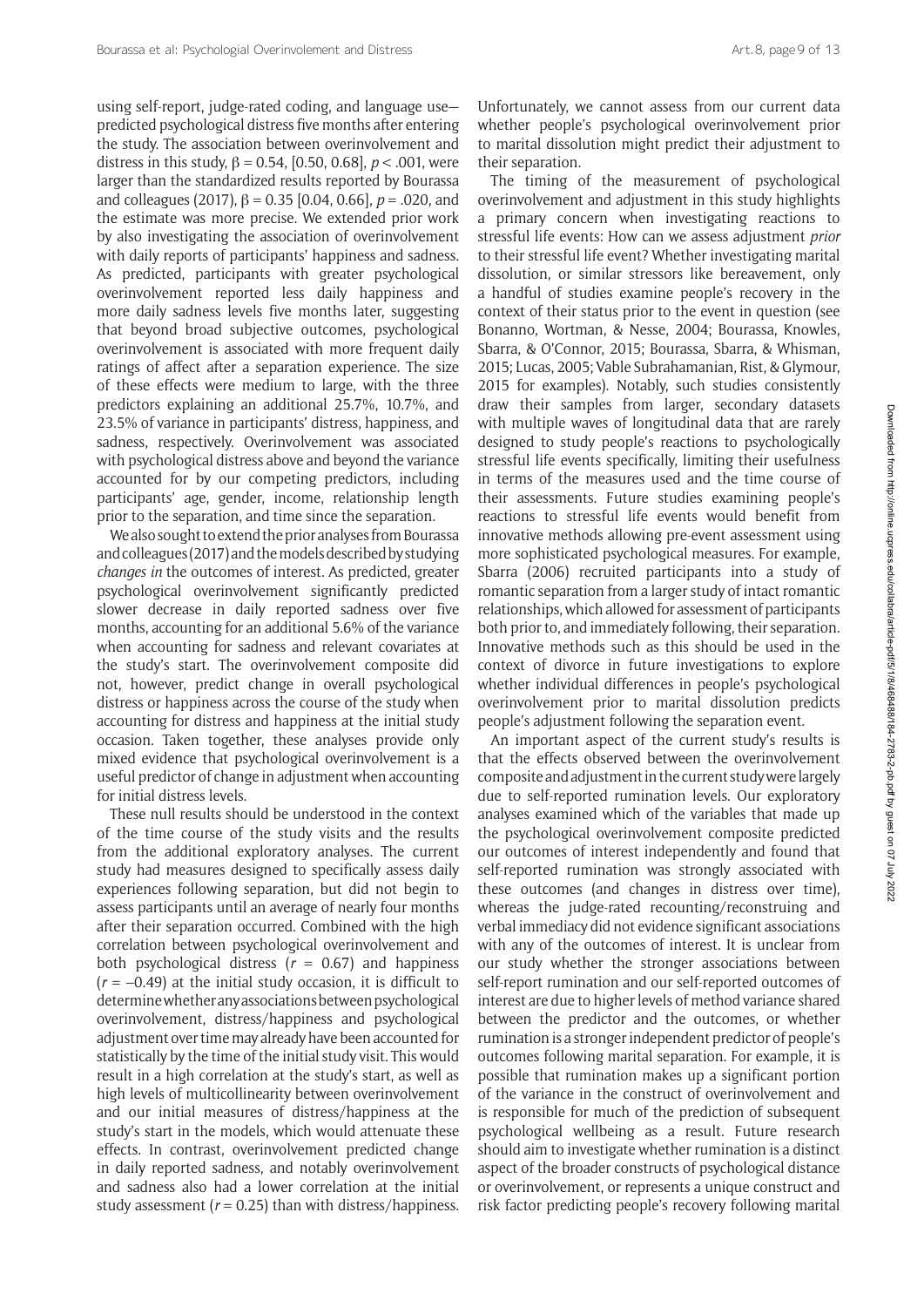dissolution. The low reliability of the overinvolvement construct suggests each of the three variables may be assessing a different underlying process.

We also note that none of the objectively-measured candidate sleep, daily social engagement, or behavioral displays of distress mediated the associations of psychological overinvolvement with distress, happiness, or sadness. We observed a negative association between the overinvolvement composite (at T1) and objective sleep efficiency (measured via actigraphy at T3), but the effect was small and should be considered with caution, given eight different potential mediating variables were tested. This study was designed to test time-based mediators of change in psychological adjustment, and the absence of meaningful effects along the a-path (i.e., the path from the initial predictor to mediating variable) of a potential mediating model is noteworthy and can be viewed from several different perspectives. First, perhaps it is the case that overinvolvement is not a unique predictor of adjustment, but instead an element of adjustment itself; if this is the case, there is not an effect to mediate over time. Second, it is possible that the measurement resolution of the EAR and/or actigraphy does not capture the correct causal window for change; it may well be the case that changes in subjective distress follows from changes in social engagement in the weeks after the separation, and that assessing social engagement four months later misses this causal window for change. Finally, it is also possible this study did not assess the true mechanisms of change; given the subjective nature of rumination and the distress outcomes, perhaps it is the case that overinvolvement slows people's ability to make meaning of their loss, a largely subjective process which, in turn, explains changes or lack of changes in distress over time. In many ways, this latter point reflects a larger observation across this literature: Despite a growing number of papers on the topic of adjustment to marital separation, we continue to know little about the mechanistic processes that explain who does well or poorly.

The current study should be understood in the context of its limitations. First, there were mixed results linking psychological overinvolvement to changes in our outcomes of interest. Although we preregistered our prediction that overinvolvement would be associated with change in sadness, the lack of consistency across outcomes makes determining whether overinvolvement predicts changes in people's adjustment following marital dissolution difficult. This combined with the sample size  $(N = 138)$  raises questions of power. It is possible that the associations between psychological overinvolvement and psychological distress following stressful life events is smaller in size, and would benefit from meta-analytic techniques that leverage the combined sample sizes possible from many studies. Second, as noted, the psychological overinvolvement composite did not evidence strong internal reliability in the current sample ( $\alpha = 0.34$ ), in contrast to previous studies using a conceptually similar composite ( $\alpha = 0.70$ ; Bourassa et al., 2017). This lack of internal consistency may have attenuated the associations of interest in the

study, though the additional exploratory analyses suggest that the associations replicate when using self-reported rumination within independent models. Regardless, this lower level of reliability makes the associations in the current study more difficult to interpret. Third, the current study assessed people 3.7 months following separation on average. Although it is standard in the study of stressful life events to assess people after such events have occurred, the lack of pre-separation data makes it difficult to conclude whether psychological overinvolvement is a broad risk factor that can be assessed prior to marital separation, or if overinvolvement specifically related to marital dissolution predicts people's adjustment following marital dissolution. Finally, the current study was correlational in nature and the results cannot be assumed to be causal. Future experimental aiming to impact people's psychological overinvolvement and assessing people's subsequent adjustment is needed to determine whether overinvolvement is causally related to people's recovery following marital dissolution.

# **Conclusions**

The current study replicated and extended the link between psychological overinvolvement and psychological adjustment following marital dissolution. The study followed a preregistered analysis plan complemented with additional exploratory analyses using a sample of recently-separated adults (*N* = 138). Psychological overinvolvement predicted psychological distress, happiness, and sadness levels five months following the initial study occasion. Overinvolvement also predicted change in daily reported sadness over the five months of the study, but did not predict change in psychological distress or daily reported happiness. None of the objectively-measured candidate sleep, behavioral displays of distress, and social engagement variables mediated these associations. Additional exploratory analyses evidenced that self-reported rumination was largely responsible for the association of the overinvolvement composite with the outcomes of interest. Greater psychological overinvolvement is an individual difference that is associated with poorer psychological adjustment following marital dissolution.

# **Data Accessibility Statement**

The preregistration and a copy of the dataset including the relevant variables can be found on this paper's project page at [https://osf.io/te6uj/.](https://osf.io/te6uj/)

# **Funding Information**

The third and fourth authors' work on this paper was supported by a grant from the National Institute of Child Health & Human Development (HD#069498).

# **Competing Interests**

The authors have no competing interests to declare.

# **Author Contributions**

• Contributed to conception and design: KJB, AMT, MRM, and DAS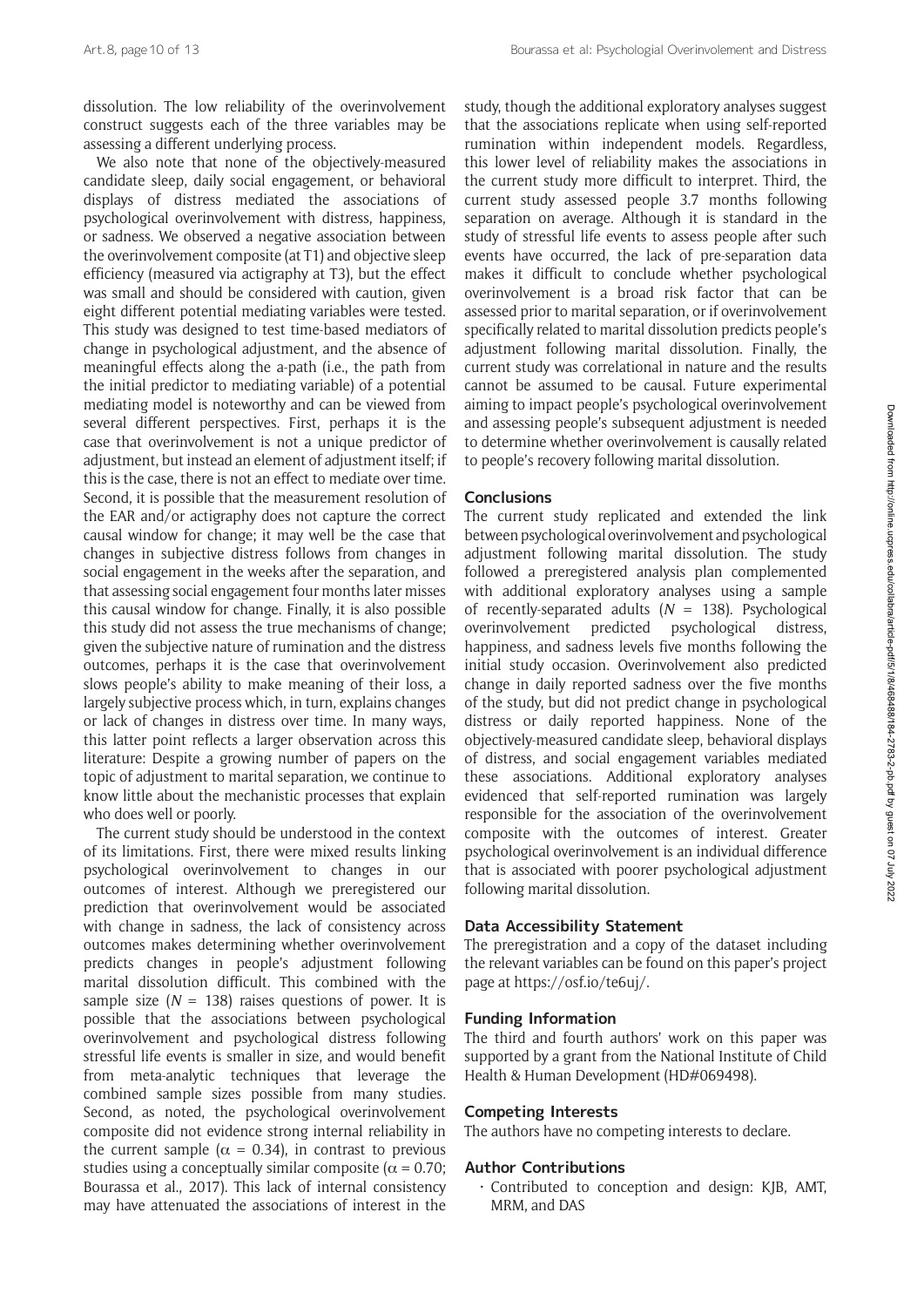- Contributed to acquisition of data: KJB, MRM, and DAS
- Contributed to analysis and interpretation of data: KJB, AMT, MRM, and DAS
- Drafted and/or revised the article: KJB, AMT, MRM, and DAS
- Approved the submitted version for publication: KJB, AMT, MRM, and DAS

# **References**

- **Alvaro, P. K., Roberts, R. M.,** & **Harris, J. K.** (2013). A systematic review assessing bidirectionality between sleep disturbances, anxiety, and depression. *Sleep*, *36*(7), 1059–1068. DOI: [https://doi.org/10.5665/](https://doi.org/10.5665/sleep.2810) [sleep.2810](https://doi.org/10.5665/sleep.2810)
- **Ancoli-Israel, S., Martin, J. L., Blackwell, T., Buenaver, L., Liu, L., Meltzer, L. J., Taylor, D. J.,** et al. (2015). The SBSM Guide to Actigraphy Monitoring: Clinical and Research Applications. *Behavioral Sleep Medicine*, *13*(1), S4–S38. DOI: [https://doi.org/10.1080/154020](https://doi.org/10.1080/15402002.2015.1046356) [02.2015.1046356](https://doi.org/10.1080/15402002.2015.1046356)
- **Arias, E.** (2007). United States life tables, 2004. *National Vital Statistics Reports*, *56*(9). Hyattsville, MD: National Center for Health Statistics. Retrieved from: [http://](http://synapse.princeton.edu/~sam/nvsr56_09.pdf) [synapse.princeton.edu/~sam/nvsr56\\_09.pdf](http://synapse.princeton.edu/~sam/nvsr56_09.pdf).
- **Ayduk, Ö.,** & **Kross, E.** (2010). From a distance: Implications of spontaneous self-distancing for adaptive self-reflection. *Journal of Personality and Social Psychology*, *98*(5), 809–829. DOI: [https://doi.](https://doi.org/10.1037/a0019205) [org/10.1037/a0019205](https://doi.org/10.1037/a0019205)
- **Beck, A. T., Steer, R. A.,** & **Carbin, M. G.** (1988). Psychometric properties of the Beck Depression Inventory: Twenty-five years of evaluation. *Clinical Psychology Review*, *8*(1), 77–100. DOI: [https://doi.](https://doi.org/10.1016/0272-7358(88)90050-5) [org/10.1016/0272-7358\(88\)90050-5](https://doi.org/10.1016/0272-7358(88)90050-5)
- **Bonanno, G. A., Wortman, C. B.,** & **Nesse, R. M.** (2004). Prospective patterns of resilience and maladjustment during widowhood. *Psychology and Aging*, *19*(2), 260–271. DOI: [https://doi.](https://doi.org/10.1037/0882-7974.19.2.260) [org/10.1037/0882-7974.19.2.260](https://doi.org/10.1037/0882-7974.19.2.260)
- **Borelli, J. L.,** & **Sbarra, D. A.** (2011). Trauma history and linguistic self-focus moderate the course of psychological adjustment to divorce. *Journal of Social and Clinical Psychology*, *30*(7), 667–698. DOI: [https://](https://doi.org/10.1521/jscp.2011.30.7.667) [doi.org/10.1521/jscp.2011.30.7.667](https://doi.org/10.1521/jscp.2011.30.7.667)
- **Bourassa, K. J., Knowles, L. M., Sbarra, D. A.,** & **O'Connor, M. F.** (2015). Absent but Not Gone Interdependence in Couples' Quality of Life Persists After a Partner's Death. *Psychological Science*, *27*(2), 270–281. DOI: [https://](https://doi.org/10.1177/0956797615618968) [doi.org/10.1177/0956797615618968](https://doi.org/10.1177/0956797615618968)
- **Bourassa, K. J., Manvelian, A., Boals, A., Mehl, M. R.,** & **Sbarra, D. A.** (2017). Tell Me a Story: The Creation of Narrative as a Mechanism of Psychological Recovery Following Marital Separation. *Journal of Social and Clinical Psychology*, *36*(5), 359–379. DOI: [https://doi.](https://doi.org/10.1521/jscp.2017.36.5.359) [org/10.1521/jscp.2017.36.5.359](https://doi.org/10.1521/jscp.2017.36.5.359)
- **Bourassa, K. J., Sbarra, D. A.,** & **Whisman, M. A.** (2015). Women in very low quality marriages gain life satisfaction following divorce. *Journal of Family Psychology*, *29*(3), 490–499. DOI: [https://doi.](https://doi.org/10.1037/fam0000075) [org/10.1037/fam0000075](https://doi.org/10.1037/fam0000075)
- **Cohn, M. A., Mehl, M. R.,** & **Pennebaker, J. W.** (2004). Linguistic markers of psychological change surrounding September 11, 2001. *Psychological Science, 15*(10), 687–693. DOI: [https://doi.](https://doi.org/10.1111/j.0956-7976.2004.00741.x) [org/10.1111/j.0956-7976.2004.00741.x](https://doi.org/10.1111/j.0956-7976.2004.00741.x)
- **Davis, J. I., Gross, J. J.,** & **Ochsner, K. N.** (2011). Psychological distance and emotional experience: What you see is what you get. *Emotion*, *11*(2), 438– 444. DOI:<https://doi.org/10.1037/a0021783>
- **Guastella, A. J.,** & **Moulds, M. L.** (2007). The impact of rumination on sleep quality following a stressful life event. *Personality and Individual Differences*, *42*(6), 1151–1162. DOI: [https://doi.org/10.1016/j.](https://doi.org/10.1016/j.paid.2006.04.028) [paid.2006.04.028](https://doi.org/10.1016/j.paid.2006.04.028)
- **Hasselmo, K., Mehl, M. R., Tackman, A. M., Carey, A. L., Wertheimer, A. M., Stowe, R. P.,** & **Sbarra, D. A.** (2018). Objectively Measured Social Integration Is Associated With an Immune Risk Phenotype Following Marital Separation. *Annals of Behavioral Medicine*, *52*(2), 130–145. DOI: [https://doi.org/10.1093/abm/](https://doi.org/10.1093/abm/kax034) [kax034](https://doi.org/10.1093/abm/kax034)
- **Hetherington, E. M.,** & **Kelly, J.** (2003). *For better or for worse: Divorce reconsidered*. WW Norton & Company.
- **Kross, E.** (2009). When the self becomes other. *Annals of the New York Academy of Sciences*, *1167*(1), 35–40. DOI: <https://doi.org/10.1111/j.1749-6632.2009.04545.x>
- **Kross, E.,** & **Ayduk, O.** (2008). Facilitating adaptive emotional analysis: Distinguishing distancedanalysis of depressive experiences from immersedanalysis and distraction. *Personality and Social Psychology Bulletin*, *34*(7), 924–938. DOI: [https://doi.](https://doi.org/10.1177%2F0146167208315938) [org/10.1177/0146167208315938](https://doi.org/10.1177%2F0146167208315938)
- **Lee, L. A., Sbarra, D. A., Mason, A. E.,** & **Law, R. W.** (2011). Attachment anxiety, verbal immediacy, and blood pressure: Results from a laboratory analog study following marital separation. *Personal Relationships*, *18*(2), 285–301. DOI: [https://doi.](https://doi.org/10.1111/j.1475-6811.2011.01360.x) [org/10.1111/j.1475-6811.2011.01360.x](https://doi.org/10.1111/j.1475-6811.2011.01360.x)
- **Lewandowski, G. W., Jr.,** & **Bizzoco, N. M.** (2007). Addition through subtraction: Growth following the dissolution of a low quality relationship. *The Journal of Positive Psychology*, *2*(1), 40–54. DOI: [https://doi.](https://doi.org/10.1080/17439760601069234) [org/10.1080/17439760601069234](https://doi.org/10.1080/17439760601069234)
- **Lorenz, F. O., Wickrama, K. A. S., Conger, R. D.,** & **Elder, G. H.** (2006). The short-term and decade-long effects of divorce on women's midlife health. *Journal of Health and Social Behavior*, *47*, 111–125. DOI: [https://](https://doi.org/10.1177/002214650604700202) [doi.org/10.1177/002214650604700202](https://doi.org/10.1177/002214650604700202)
- **Lucas, R. E.** (2005). Time does not heal all wounds a longitudinal study of reaction and adaptation to divorce. *Psychological Science*, *16*(12), 945–950. DOI: <https://doi.org/10.1111/j.1467-9280.2005.01642.x>
- **Manson, J. H.,** & **Robbins, M. L.** (2017). New evaluation of the electronically activated recorder (EAR): Obtrusiveness, compliance, and participant selfselection effects. *Frontiers in Psychology*, *8*(658), 1–9. DOI: <https://doi.org/10.3389/fpsyg.2017.00658>
- **Mehl, M. R.,** & **Holleran, S. E.** (2007). An empirical analysis of the obtrusiveness of and participants' compliance with the electronically activated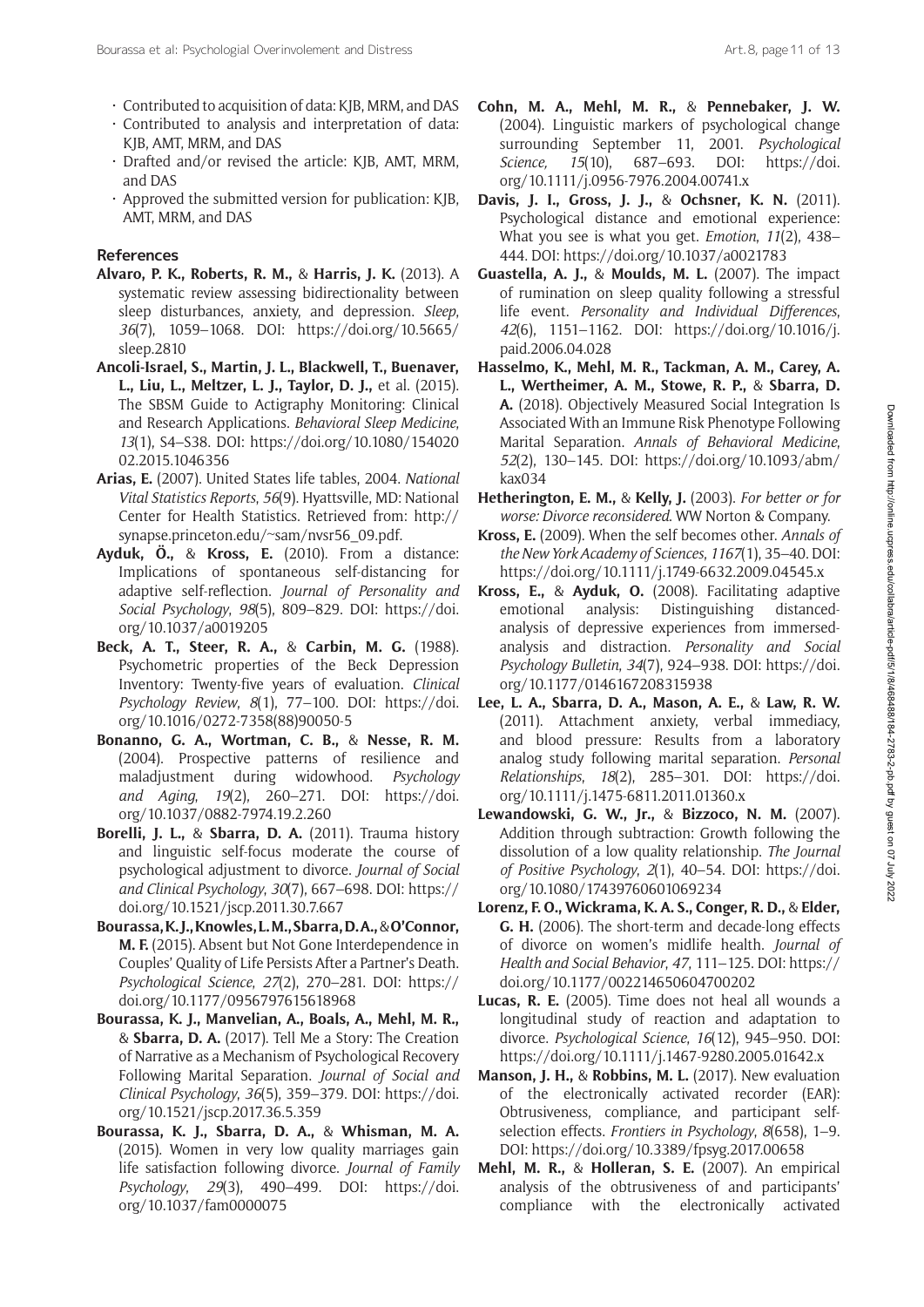Art.8, page 12 of 13 **Bourassa et al: Psychologial Overinvolement and Distress** Art.8, page<sup>12</sup> of 13

recorder (EAR). *European Journal of Psychological Assessment*, *23*(4), 248–257. DOI: [https://doi.](https://doi.org/10.1027/1015-5759.23.4.248) [org/10.1027/1015-5759.23.4.248](https://doi.org/10.1027/1015-5759.23.4.248)

- **Mehl, M. R.,** & **Pennebaker, J. W.** (2003). The sounds of social life: A psychometric analysis of students' daily social environments and natural conversations. *Journal of Personality and Social Psychology*, *84*(4), 857–870. DOI: <https://doi.org/10.1037/0022-3514.84.4.857>
- **Mehl, M. R., Pennebaker, J. W., Crow, D. M., Dabbs, J.,** & **Price, J. H.** (2001). The Electronically Activated Recorder (EAR): A device for sampling naturalistic daily activities and conversations. *Behavior Research Methods*, *33*(4), 517–523. DOI: [https://doi.](https://doi.org/10.3758/BF03195410) [org/10.3758/BF03195410](https://doi.org/10.3758/BF03195410)
- **Muthén, L. K.,** & **Muthén, B. O.** (2012). *Mplus user's guide* (7th ed.). Los Angeles, CA.
- **Nolen-Hoeksema, S.** (1991). Responses to depression and their effects on the duration of depressive episodes. *Journal of Abnormal Psychology*, *100*(4), 569–582. DOI: <https://doi.org/10.1037/0021-843X.100.4.569>
- **Ochsner, K. N.,** & **Gross, J. J.** (2008). Cognitive emotion regulation: Insights from social cognitive and affective neuroscience. *Current Directions in Psychological Science*, *17*(2), 153–158. DOI: [https://](https://doi.org/10.1111/j.1467-8721.2008.00566.x) [doi.org/10.1111/j.1467-8721.2008.00566.x](https://doi.org/10.1111/j.1467-8721.2008.00566.x)
- Park, C. L. (2010). Making sense of the meaning literature: An integrative review of meaning making and its effects on adjustment to stressful life events. *Psychological Bulletin*, *136*(2), 257–301. DOI: [https://](https://doi.org/10.1037/a0018301) [doi.org/10.1037/a0018301](https://doi.org/10.1037/a0018301)
- **Penner, L. A., Guevarra, D. A., Harper, F. W., Taub, J., Phipps, S., Albrecht, T. L.,** & **Kross, E.** (2016). Self-Distancing buffers high trait anxious pediatric cancer caregivers against short-and longer-term distress. *Clinical Psychological Science*, *4*(4), 629–640. DOI: <https://doi.org/10.1177/2167702615602864>
- **Prigerson, H. G., Maciejewski, P. K., Reynolds, C. F., Bierhals, A. J., Newsom, J. T., Fasiczka, A., Miller, M.,** et al. (1995). Inventory of Complicated Grief: A scale to measure maladaptive symptoms of loss. *Psychiatry Research*, *59*(1), 65–79. DOI: [https://doi.](https://doi.org/10.1016/0165-1781(95)02757-2) [org/10.1016/0165-1781\(95\)02757-2](https://doi.org/10.1016/0165-1781(95)02757-2)
- **Robbins, M. L.** (2017). Practical Suggestions for Legal and Ethical Concerns With Social Environment Sampling Methods. *Social Psychological and Personality Science*, *8*(5), 573–580. DOI: [https://doi.](https://doi.org/10.1177/1948550617699253) [org/10.1177/1948550617699253](https://doi.org/10.1177/1948550617699253)
- **Sbarra, D. A.** (2006). Predicting the onset of emotional recovery following nonmarital relationship dissolution: Survival analyses of sadness and anger. *Personality*

*and Social Psychology Bulletin*, *32*(3), 298–312. DOI: <https://doi.org/10.1177/0146167205280913>

- **Sbarra, D. A., Emery, R. E., Beam, C. R.,** & **Ocker, B. L.** (2014). Marital dissolution and major depression in midlife a propensity score analysis. *Clinical Psychological Science*, *2*, 249–257. DOI: [https://doi.](https://doi.org/10.1177/2167702613498727) [org/10.1177/2167702613498727](https://doi.org/10.1177/2167702613498727)
- **Sbarra, D. A., Hasselmo, K.,** & **Bourassa, K. J.** (2015). Divorce and Health: Beyond Individual Differences. *Current Directions in Psychological Science*, *24*(2), 109– 113. DOI:<https://doi.org/10.1177/0963721414559125>
- **Sbarra, D. A., Law, R. W.,** & **Portley, R. M.** (2011). Divorce and Death A Meta-Analysis and Research Agenda for Clinical, Social, and Health Psychology. *Perspectives on Psychological Science*, *6*(5), 454–474. DOI: [https://doi.](https://doi.org/10.1177/1745691611414724) [org/10.1177/1745691611414724](https://doi.org/10.1177/1745691611414724)
- **Shor, E., Roelfs, D. J., Bugyi, P.,** & **Schwartz, J. E.** (2012). Meta-analysis of marital dissolution and mortality: Reevaluating the intersection of gender and age. *Social Science & Medicine*, *75*(1), 46–59. DOI: [https://doi.](https://doi.org/10.1016/j.socscimed.2012.03.010) [org/10.1016/j.socscimed.2012.03.010](https://doi.org/10.1016/j.socscimed.2012.03.010)
- **Taylor, D. J., Lichstein, K. L., Durrence, H. H., Reidel, B. W.,** & **Bush, A. J.** (2005). Epidemiology of insomnia, depression, and anxiety. *Sleep, 28*(11), 1457–1464. DOI:<https://doi.org/10.1093/sleep/28.11.1457>
- **Terhell, E. L., Broese van Groenou, M. I.,** & **Van Tilburg, T.** (2004). Network dynamics in the long-term period after divorce. *Journal of Social and Personal Relationships*, *21*(6), 719–738. DOI: [https://doi.](https://doi.org/10.1177/0265407504047833) [org/10.1177/0265407504047833](https://doi.org/10.1177/0265407504047833)
- **Totterdell, P., Reynolds, S., Parkinson, B.,** & **Briner, R. B.** (1994). Associations of sleep with everyday mood, minor symptoms and social interaction experience. *Sleep*, *17*(5), 466–475. DOI: [https://doi.org/10.1093/](https://doi.org/10.1093/sleep/17.5.466) [sleep/17.5.466](https://doi.org/10.1093/sleep/17.5.466)
- **Vable, A. M., Subramanian, S. V., Rist, P. M.,** & **Glymour, M. M.** (2015). Does the "widowhood effect" precede spousal bereavement? Results from a nationally representative sample of older adults. *The American Journal of Geriatric Psychiatry*, *23*(3), 283–292. DOI: <https://doi.org/10.1016/j.jagp.2014.05.004>
- **Weiss, D. S.** (2007). The impact of event scale: Revised. In: *Cross-cultural assessment of psychological trauma and PTSD*, Wilson, J. P., & Tang, S. P. (Eds.). Springer US. DOI: [https://doi.org/10.1007/978-0-387-70990-1\\_10](https://doi.org/10.1007/978-0-387-70990-1_10)
- **Whatton, A.** (2017). Over and over again: A study on recounting and reconstruing after marital separation. *University of Arizona Thesis Repository*. Accessed at: [https://repository.arizona.edu/](https://repository.arizona.edu/handle/10150/625239) [handle/10150/625239.](https://repository.arizona.edu/handle/10150/625239)